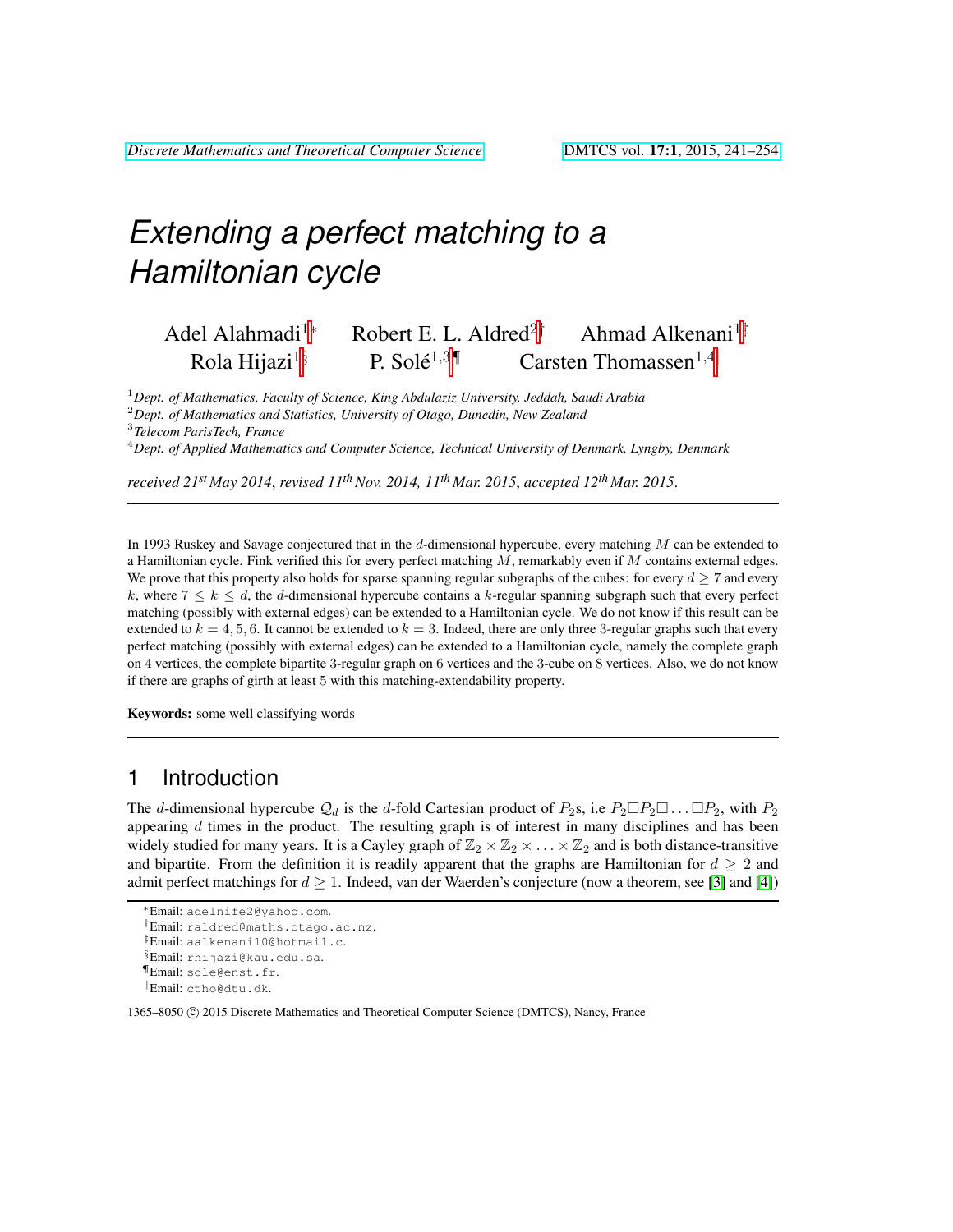implies a large number of perfect matchings. Kreweras [\[14\]](#page-13-0) conjectured that every perfect matching of the hypercube extends to a Hamiltonian cycle. This was confirmed in [\[6\]](#page-12-2) where Fink showed a stronger result, namely that if  $K_{Q_d}$  is the complete graph on the same vertex set as  $Q_d$  and  $M$  is a perfect matching in  $K_{Q_d}$ , then there is a perfect matching  $M'$  in  $Q_d$  such that  $M \cup M'$  is a Hamiltonian cycle in  $K_{Q_d}$ . In [\[5\]](#page-12-3) the bound on the number of perfect matchings indicated by van der Waerden's conjecture, combined with Fink's proof of the Kreweras conjecture was used to show that there are at least  $((d \log 2/(e \log \log d))(1$  $o(1))$ )<sup>2d</sup> Hamiltonian cycles in  $\mathcal{Q}_d$ . In [\[7\]](#page-12-4) Fink's proof was refined to prove that every perfect matching in  $\mathcal{Q}_d$  extends to at least  $2^{2^{d-4}}$  Hamiltonian cycles.

Kreweras's conjecture is a special case of the following conjecture of Ruskey and Savage [\[16\]](#page-13-1).

### **Conjecture 1** *Every matching in the hypercube*  $\mathcal{Q}_d$  *extends to a Hamiltonian cycle.*

Fink's result [\[6\]](#page-12-2) is a major step toward a solution of Conjecture 1. However, the case of a general matching seems much different from the special case of a perfect matching. Indeed, if one deletes just one edge from the cube, we get a graph which has a matching (namely an odd cut) which does not extend to a cycle. So it is of interest to consider which edges of  $\mathcal{Q}_d$  may be discarded while maintaining the ability to extend a perfect matching in  $K_{Q_d}$  to a Hamiltonian cycle. Gregor [\[9\]](#page-13-2) showed that, given a perfect matching M in  $K_{Q_d}$ , we may extend this to a Hamiltonian cycle adding only edges from certain subcubes, depending on M. Fon-Der-Flaass [\[8\]](#page-13-3) showed that we can delete some edges from the cube (at most one edge from each 4-cycle in the cube) and retain the property that every perfect matching extends to a Hamiltonian cycle. In the present paper we show that we may delete most of the edges in the cube and still have a graph in which each perfect matching extends to a Hamiltonian cycle.

Our approach is to extend Fink's result to show that the edges in  $\mathcal{Q}_d$  that cannot be used to extend a matching M in  $K_{Q_d}$  to a Hamiltonian cycle in  $M \cup Q_d$  form a matching in  $Q_d$ . We apply this to prove that, for every  $d \geq 7$  and every k, where  $7 \leq k \leq d$ , the d-dimensional hypercube contains a k-regular spanning subgraph such that every perfect matching (possibly with external edges) can be extended to a Hamiltonian cycle. We do not know if this result can be extended to  $k = 4, 5, 6$ , see Open Problem 1. It cannot be extended to  $k = 3$  as we show in Section 3. All of our spanning subgraphs of the cubes have girth 4. We do not know if there are graphs of girth at least 5 with this matching-extendability property, see Open Problem 4.

Häggkvist[\[11\]](#page-13-4) studied extendability of perfect matchings in graphs with  $p$  vertices ( $p$  even) satisfying the Ore-type condition that the sum of degrees of any two non-adjacent vertices is at least  $p+1$ . He proved that in such a graph each perfect matching extends to a Hamiltonian cycle. Note that for such graphs it makes no difference if we allow some edges in the perfect matching to be external. Further results and open problems on dense graphs inspired by this result are given in [\[1\]](#page-12-5), [\[12\]](#page-13-5), [\[13\]](#page-13-6).

## 2 Preliminaries

Before proving our main result we introduce some terminology and observations.

**Definition:** If  $A, B$  is a partition of the vertex set of a graph, then the set of edges joining  $A, B$  is called a *cut*. A, B are called the *sides* of the cut.

**Definition:** A perfect matching M in  $\mathcal{Q}_d$  is called a dimension-cut if  $\mathcal{Q}_d - M$  is isomorphic to two copies of  $\mathcal{Q}_{d-1}$ .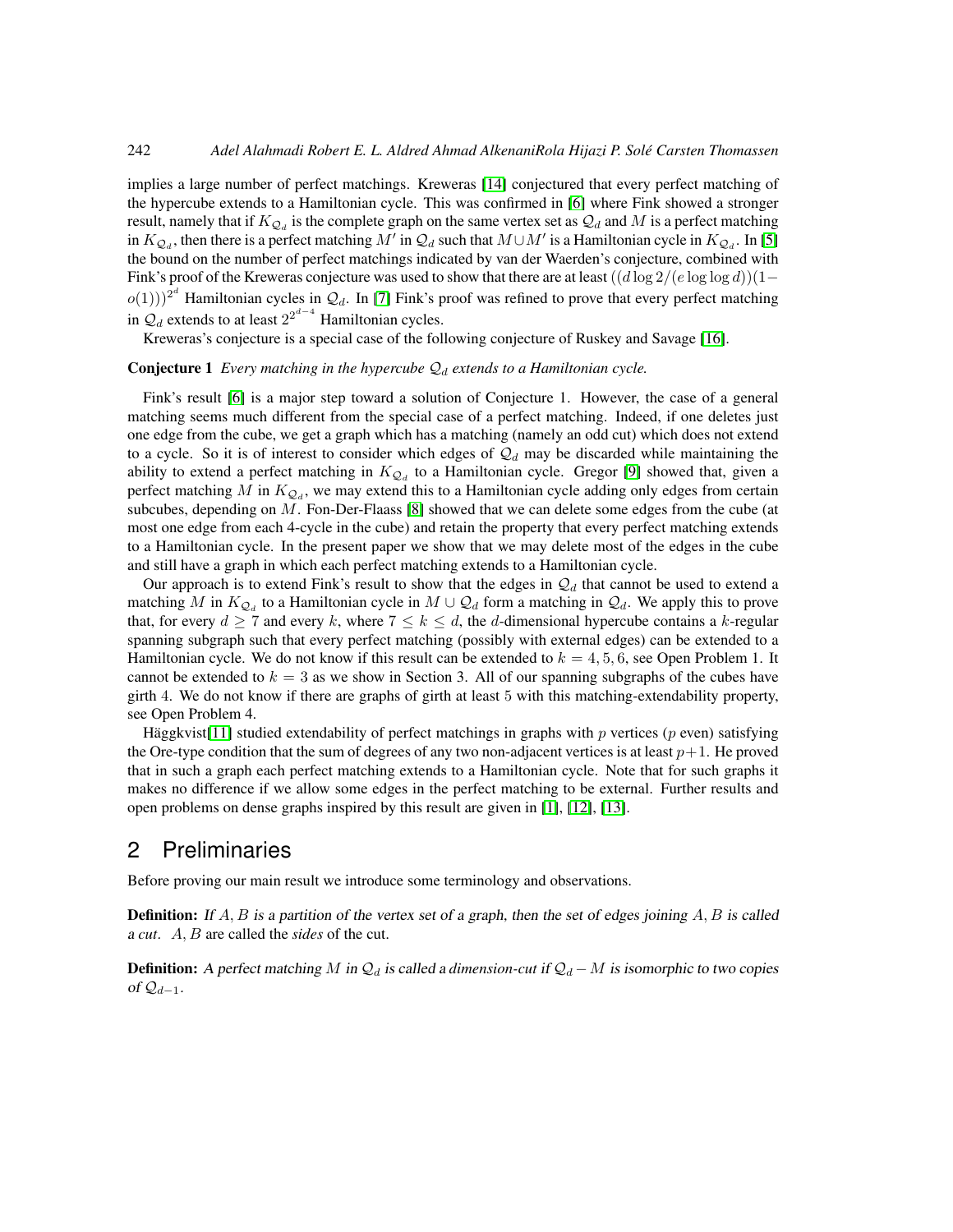### *Extending a perfect matching to a Hamiltonian cycle* 243

We observe that there are precisely d dimension-cuts in  $\mathcal{Q}_d$  and each edge belongs to a unique dimensioncut. Dimension-cuts are the only matchings in the hypercube that contain cuts. In other words, a matching M separates  $\mathcal{Q}_d$  (that is,  $\mathcal{Q}_d - M$  is disconnected) if and only if M is a dimension-cut. The dimensioncuts of  $\mathcal{Q}_d$  induce a proper d-edge-coloring of  $\mathcal{Q}_d$ . With respect to this coloring, a path between a pair of vertices is a shortest path if and only if it contains at most one edge of any color. A given pair of vertices is separated by precisely as many distinct dimension-cuts as there are edges in a shortest path joining them in  $\mathcal{Q}_d$ .

**Definition:** For any graph G we denote by  $K_G$  the complete graph on the vertex set  $V(G)$ .

**Definition:** A *pairing* of the graph  $G$  is a perfect matching in  $K_G$ .

**Definition:** For any graph G edges in  $E(K_G) - E(G)$  are called *external* edges.

Clearly, a pairing of G may contain external edges.

Definition: For any graph G, we say that a pairing M of G *extends to a Hamiltonian cycle* if there is a Hamiltonian cycle C of  $K_G$  in which  $E(C) - M \subseteq E(G)$ . If every pairing M of G extends to a Hamiltonian cycle, then we say that G has the *pairing-Hamiltonian property* or, for short, the PH*property*.

We may think of the Cartesian product  $G \Box H$  as a graph obtained from G by replacing every vertex of G by a copy of H and every edge of G by a matching joining two copies of H. We call these copies of H in  $G \square H$  the *canonical* copies of H in  $G \square H$ . Note that there may be other copies of H in  $G \square H$ but they will not be called canonical. If G is a path  $P<sub>q</sub>$  with q vertices, then the canonical copies of H in  $G \Box H$  corresponding to the first and last vertices in  $P_q$  are called the first and last canonical copies of H, respectively.

If  $C_1, C_2$  are two vertex disjoint cycles in a graph G, and G contains two edges  $e_1, e_2$  joining two consecutive vertices in  $C_1$  with two consecutive vertices in  $C_2$ , then we may obtain a cycle C by deleting an edge in each of  $C_1$ ,  $C_2$  and adding the edges  $e_1$ ,  $e_2$ . We say that C is obtained by *merging*  $C_1$ ,  $C_2$ .

If M is a matching, and C is a path or cycle, then C is M*-alternating* if every second edge of C is in  $M$ .

## 3 The 3-regular graphs with the  $PH$ -property.

Theorem 1 *Let* G *be a* 3-regular graph with the PH-property. Then G is the complete graph  $K_4$  *or the complete bipartite graph*  $K_{3,3}$  *or the* 3*-cube*  $\mathcal{Q}_3$ *.* 

#### Proof of Theorem 1:

It is easy to see that G must be 2-connected. Recall that in a 3-regular graph, vertex-connectivity and edge-connectivity are the same. In the current setting, it is more natural to consider cuts consisting of edges.

If G has a cut consisting of two edges  $e_1 = x_1x_2$  and  $e_2 = y_1y_2$  joining the sides  $A_1$  (containing  $x_1, y_1$ ) and  $A_2$  (containing  $x_2, y_2$ ), then we extend the edges  $x_1y_1, x_2y_2$  to a pairing of G containing no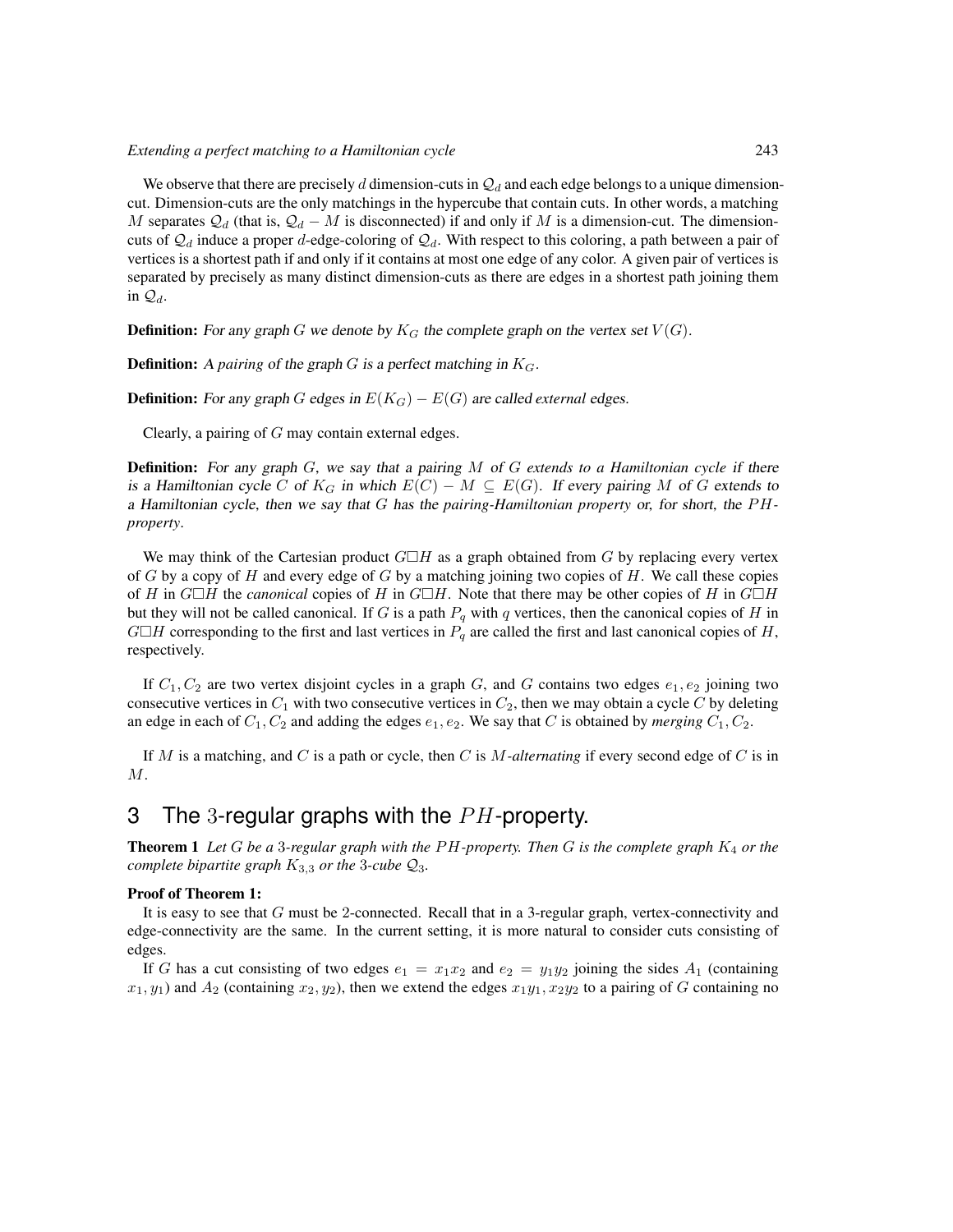edge from  $A_1$  to  $A_2$ . Clearly, that pairing cannot be extended to a Hamiltonian cycle. So G is 3-connected.

If G has a cut K, consisting of a matching with an odd number of edges, each joining side  $A_1$  to side  $A_2$ , then each  $A_i$  has an even number of vertices not incident with any edge in K. We construct a pairing M of G as follows. Include all edges of K in M. Now add edges (possibly external) pairing all vertices in  $A_1$  not incident with K. This is possible since there are evenly many vertices in  $A_1$  not incident with edges in K. Finally, we add edges (again, possibly external) pairing all vertices in  $A_2$  not incident with K (again there are evenly many such vertices). The only edges in M joining vertices in  $A_1$  to vertices in  $A_2$  are those in K. Since |K| is odd, M cannot be extended to a Hamiltonian cycle. So we may assume that G has no such cut. In particular, G has girth at least 4 unless  $G = K_4$ .

Consider now a shortest cycle  $C : x_1x_2...x_kx_1$ . Let  $y_i$  be the neighbor of  $x_i$  not in C, for  $i =$  $1, 2, \ldots, k$ . If k is odd, then the edges leaving C form a matching which is also a cut, a contradiction. So k is even. We may assume that  $y_1, y_2, \ldots, y_k$  are distinct since otherwise  $k = 4$  (by the minimality of C), in which case G has a cut with three edges forming a matching, unless  $G = K_{3,3}$ . So consider the matching  $x_1x_2, y_2y_3, x_3x_4, \ldots x_{k-1}x_k, y_ky_1$ . We extend that matching to a perfect matching and then to a Hamiltonian cycle. It is easy to see that that Hamiltonian cycle must be  $x_1x_2y_2y_3x_3x_4\dots x_{k-1}x_ky_ky_1x_1$ . In particular G has  $2k$  vertices and girth k. It is well known (and easy to see) that a cubic graph with  $n \geq 12$  vertices has girth strictly less than  $n/2$ . So G has  $2k = 8$  vertices. There are only two trianglefree cubic graphs with 8 vertices, namely  $\mathcal{Q}_3$  and the 8-cycle with 4 diagonals. As those 4 diagonals cannot be extended to a cycle, it follows that  $G = \mathcal{Q}_3$ .

### 4 The Cartesian product of a path and a cycle.

 $C_4 \Box K_4$  contains  $C_4 \Box C_4 = \mathcal{Q}_4$  which has the PH-property. Seongmin Ok and Thomas Perrett (private communication) have shown that  $C_q \Box K_4$  does not have the PH-property when  $q \ge 7$ , see Section 5. However, if each matching edge is contained in one of the canonical  $K_4$ s, then the matching extends to a Hamiltonian cycle as the proof of the proposition below easily shows. The argument in that proposition will be crucial in our main result.

For this proposition we shall consider the graph  $P_q \square C_4$  to be labelled so that the q canonical 4-cycles are  $w_i x_i y_i z_i w_i$  for  $i = 1, 2, \ldots, q$  and the four canonical paths (when we think of  $P_q \Box C_4$  as  $C_4 \Box P_q$ ) are  $w_1w_2 \ldots w_q$  etc. Matchings in distinct canonical 4-cycles are said to be *similar* if they join the same canonical paths. For example,  $w_i x_i, y_i z_i$  in the *i*-th canonical 4-cycle is similar to the matching  $w_j x_j, y_j z_j$ in the  $j$ -th canonical 4-cycle.

**Proposition 1** Let  $q \geq 3$  be an integer and let M be a perfect matching in  $G = P_q \Box C_4$ , such that *each* M*-edge is contained in a canonical* 4*-cycle. Assume that not all canonical* 4*-cycles have similar* M*-matchings. Then* G *has two* M*-alternating Hamiltonian paths each starting at* w<sup>1</sup> *and ending at diametrically opposite vertices of the last canonical 4-cycle.*

#### Proof of Proposition 1:

There is a unique M-alternating Hamiltonian path starting at  $w_1$ , ending in a vertex in the last canonical 4-cycle and containing precisely one edge between consecutive canonical 4-cycles. We shall prove that we can find an M-alternating Hamiltonian path ending at another vertex of the last canonical 4-cycle (which must be diametrically opposite in the last canonical 4-cycle because  $G$  is bipartite). Consider the case where M has the edges  $w_1x_1, y_1z_1$  and  $w_2z_2, x_2y_2$  on first two canonical 4-cycles. The above-mentioned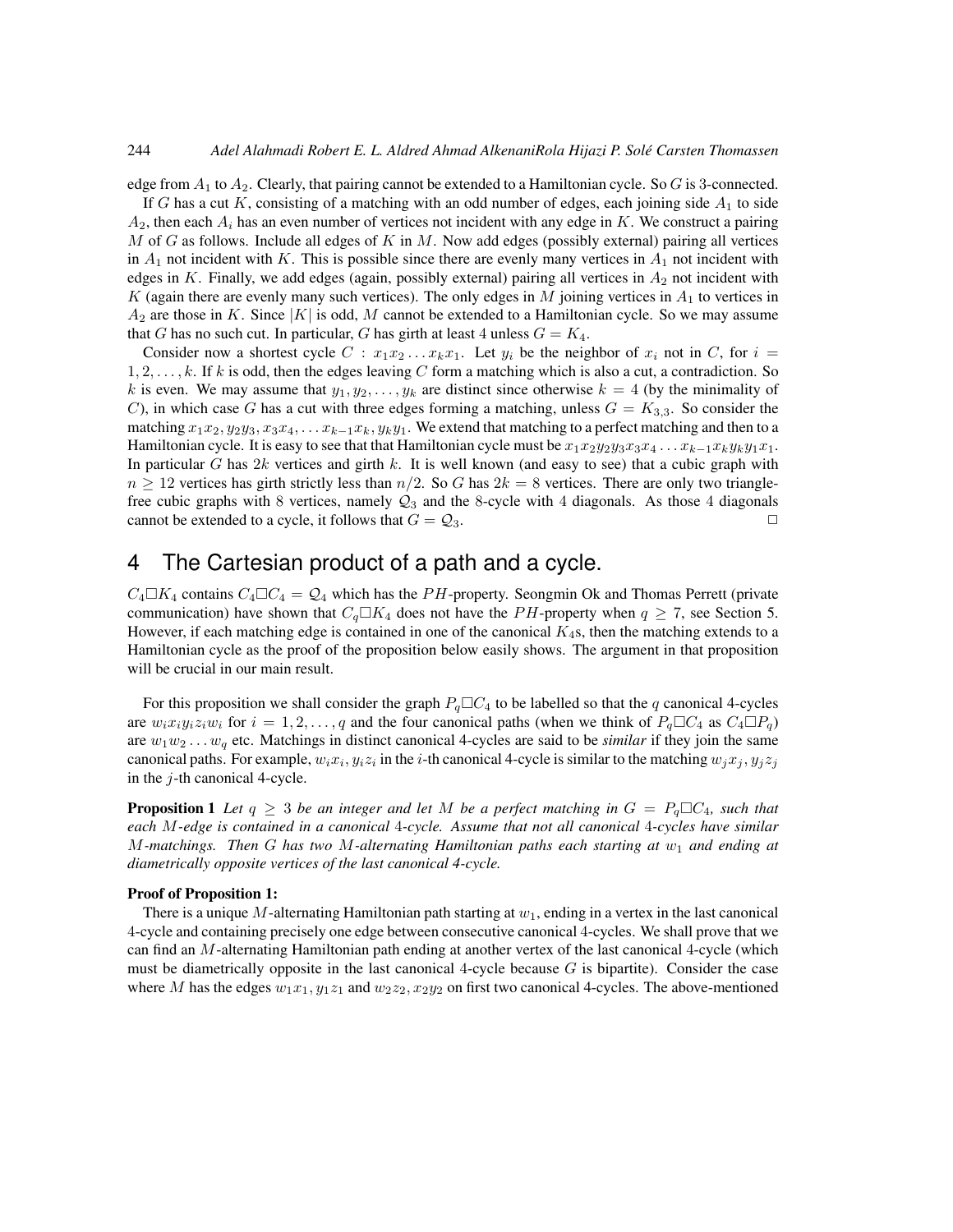M-alternating Hamiltonian path with precisely one edge joining each consecutive pair of canonical 4 cycles is then  $w_1x_1y_1z_1z_2w_2x_2y_2y_3...$  There is another one, namely  $w_1x_1x_2y_2y_1z_1z_2w_2w_3...$  The two Hamiltonian paths enter the third canonical 4-cycle at diametrically opposite points and continue from there in the prescribed manner. Clearly these two Hamiltonian paths must have distinct (diametrically opposite) ends in the last canonical 4-cycle. A similar variation is readily achieved if the first change of matching occurs between canonical 4-cycles j and  $j + 1$ .

# 5 The Cartesian product of a complete graph and a cycle.

We shall seek examples which are the Cartesian product of a complete graph  $K_m$  and a cycle  $C_q$ . Such a graph is  $(m + 1)$ -regular. If m is odd, we assume that q is even because there should be a pairing.

If  $m = 2$  then this Cartesian product does not have the extendability property (except if  $q = 4$ ) because of Theorem 1.

If m is odd (and hence q is even), then the Cartesian product of  $K_m$  and  $C_q$  has an even cut consisting of a matching with 2m edges. If  $q \ge 6$ , then this matching can be chosen such that the two sides,  $A_1$  and  $A_2$ , of the cut are odd. (Note, when  $q = 4$ , the only matchings that produce cuts in  $K_m \Box C_4$  are those corresponding to perfect matchings in  $C_4$  and hence both resulting components are even.) But then we extend the cut to a pairing. Since  $A_1$  and  $A_2$  are both odd, that pairing contains an odd number of edges between  $A_1$  and  $A_2$  and, as such cannot extend to a Hamiltonian cycle.

**Theorem 2** *The Cartesian product of a complete graph*  $K_m$  *(where m is even, m*  $\geq$  *6) and a cycle has the PH-property.* 

We observe that if a graph G has the  $PH$ -property, then any graph H obtained from G by adding edges also has the  $PH$ -property. Consequently, Theorem 2 follows immediately from the following stronger result.

**Theorem 3** *The Cartesian product of a complete graph*  $K_m$  *(where* m *is even,*  $m \geq 6$ *) and a path*  $P_q$ *with*  $q \geq 1$  *vertices has the PH-property. Moreover, if* M *is a pairing in which no edge joins vertices from distinct canonical complete graphs, and* e *is any edge in the last canonical complete graph and not in* M*, then the Hamiltonian cycle containing* M *can be chosen such that it contains* e*, too.*

#### Proof of Theorem 3:

Let the graph we consider be denoted  $G$ .

Clearly, with  $q = 1$ ,  $G = K_m$  and the result is immediate. So we may assume  $q \ge 2$ .

Consider first the case where M contains at least one edge which joins two distinct canonical complete graphs  $K_m$ . In this case we adapt Fink's inductive argument from [\[6\]](#page-12-2) to the current situation as follows. The path  $P_q$  can be divided into two paths  $P_r$  and  $P_{q-r}$  such that M has edges joining the subgraph of G corresponding to  $P_r$  with the subgraph corresponding to  $P_{q-r}$ . Since m is even, there must be an even number of such edges in M. Suppose the edges in M between  $G_1 = P_r \Box K_m$  and  $G_2 = P_{q-r} \Box K_m$  are  $e_1, e_2, \ldots, e_{2k}$  and that edge  $e_i = u_i v_i$  with  $u_i$  in  $V(G_1)$  and  $v_i$  in  $V(G_2)$  for each  $i = 1, 2, \ldots, 2k$ . We form a new pairing  $M_2$  in  $G_2$  by adding to those edges of M already joining pairs of vertices in  $G_2$ , the new edges  $v_1v_2, v_3v_4, \ldots, v_{2k-1}v_{2k}$ . Now apply induction on  $G_2$  with  $M_2$ . The edges of  $M_2$  not in M occur in some fixed order on the resulting Hamiltonian cycle in  $G_2$ . Deleting the edges in  $M_2$  (and not in M) from the Hamiltonian cycle in  $G_2$  leaves path segments joining the vertices  $v_i$ ,  $i = 1, 2, 3, \ldots, 2k$ in pairs. We now pair the vertices  $u_1, u_2, \ldots, u_{2k}$  according to this order and apply induction to  $G_1$  to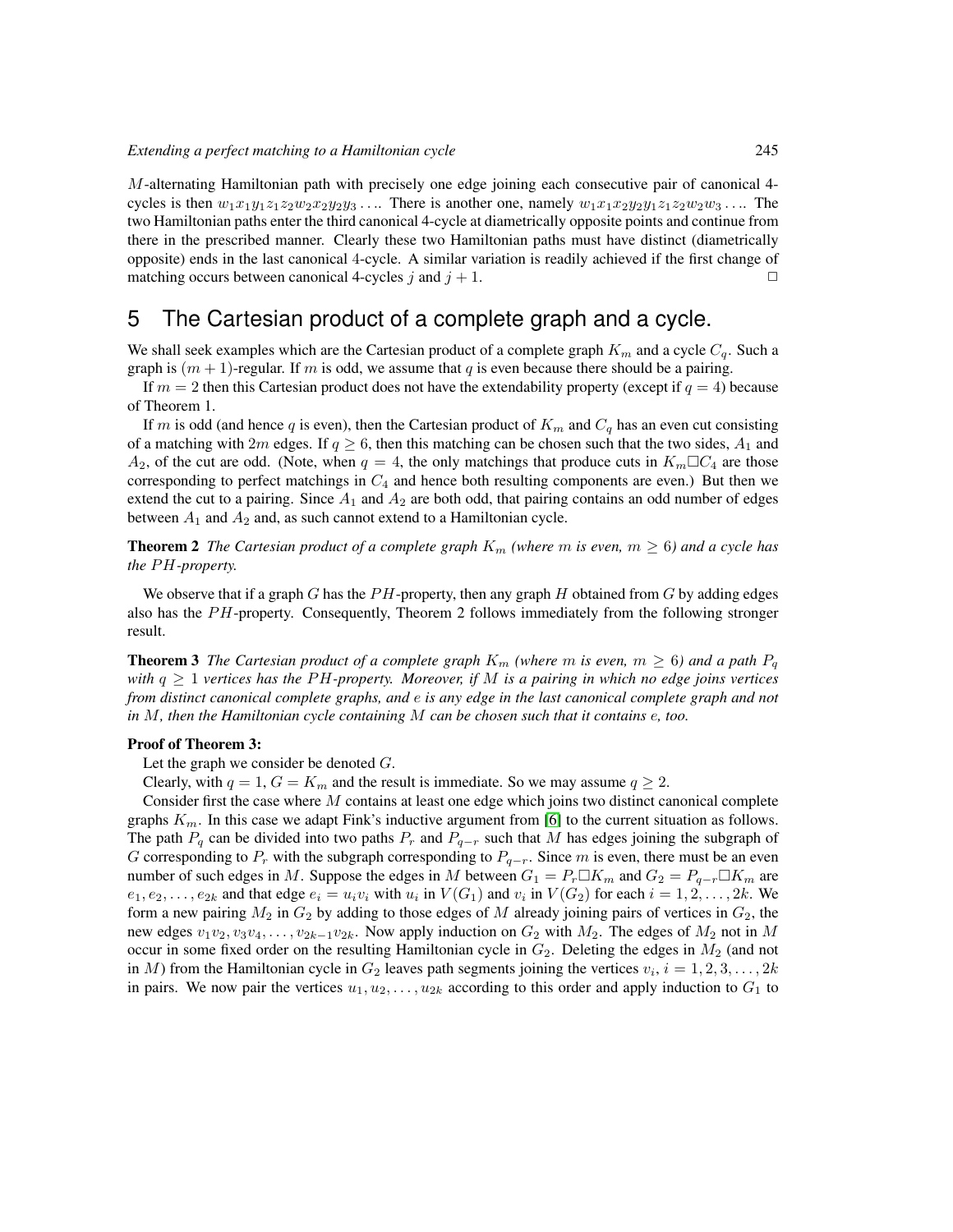yield a Hamiltonian cycle in  $G_1$  which, when merged with the Hamiltonian cycle in  $G_2$  gives the desired Hamiltonian cycle in G.

Consider next the case where  $M$  contains no edge which joins two distinct canonical complete graphs  $K_m$ . Let e be any edge not in M but in the last canonical  $K_m$ . Now we choose another edge  $e'$  in the last canonical  $K_m$  such that

(i)  $e'$  is not in  $M$ 

(ii)  $e'$  does not join the same two  $M$ -edges as the two  $M$ -edges which  $e$  joins, and

(iii) the edge  $e''$  in the second last  $K_m$  corresponding to  $e'$  is not in M.

As  $m \geq 6$  it is easy to find such an edge e'. Now we let C be a Hamiltonian cycle in the last canonical  $K_m$  containing both of  $e, e'$  and also those edges of M which are in that  $K_m$ . We apply induction to G with the last  $K_m$  removed and with  $e''$  playing the role of e. Then we delete  $e''$  from the resulting cycle and merge it with C to complete the proof.  $\Box$ 

It is easy to see that  $P_q \Box K_4$  has a perfect matching which cannot be extended to a Hamiltonian cycle when  $q \ge 3$ . To see this we consider each canonical  $K_4$  to have vertices  $w_i, x_i, y_i, z_i, i = 1, 2, \ldots, q$ and canonical paths  $P_q$  have vertices  $w_1, w_2, \ldots, w_q$  and so on. Taking matchings  $w_1x_1, y_1z_1$  in the first canonical  $K_4$ ,  $w_2y_2$ ,  $x_2z_2$  in the second and  $w_3z_3$ ,  $x_3y_3$  in the third we can extend this to a perfect matching in  $P_q\square K_4$  with arbitrarily chosen perfect matchings in each of the remaining  $q-3$  canonical  $K_4$ s to yield a perfect matching that cannot extend to a Hamiltonian cycle. Seongmin Ok and Thomas Perrett (private communication) have modified this idea to show that  $C_q \Box K_4$  does not have the PH-property for  $q \geq 7$ .

# 6 Extensions of the  $PH$ -property for the hypercubes.

In this section we present a technical extension of Fink's result where we try to extend a matching and an additional prescribed edge to a Hamiltonian cycle.

In the proofs we refer to Fink's inductive argument [\[6\]](#page-12-2) used to prove his result that any perfect matching M in  $K_{Q_d}$  can be extended to a Hamiltonian cycle in  $Q_d \cup M$ . The argument is as follows. We divide  $\mathcal{Q}_d$  in to two  $(d-1)$ -cubes  $G_1, G_2$  joined by a dimension cut. As every pair of vertices in the cube can be divided by some dimension cut, we may assume that  $M$  has at least one edge from  $G_1$  to  $G_2$ . We first apply induction to  $G_1$ . We keep those edges in M which join two vertices in  $G_1$ . We add at random a matching (which we may call new edges) between the ends of those edges in  $M$  which go from  $G_1$  to  $G_2$ . The induction hypothesis gives us a Hamiltonian cycle in  $G_1$  (plus some external edges). We delete the new edges and get a path system in  $G_1 \cup M$ . We transform this path system to new edges in  $G_2$  and complete the proof by applying the induction hypothesis to  $G_2$ .

The following result will be useful. It is not new having previously appeared in [\[2,](#page-12-6) [10,](#page-13-7) [15\]](#page-13-8), for example. For the sake of completeness, however, we include a short proof.

**Proposition 2** (a) If  $d \geq 3$  is odd, and v, v' are diametrically opposite vertices of  $\mathcal{Q}_d$ , then  $\mathcal{Q}_d - v - v'$ *has a Hamiltonian cycle.*

*(b)* If  $d \geq 4$  *is even, and* v, u are neighbors, and v, v' are diametrically opposite vertices of  $\mathcal{Q}_d$ , and  $u, u'$  are diametrically opposite vertices of  $\mathcal{Q}_d$ , then  $\mathcal{Q}_d - v - v' - u - u'$  has a Hamiltonian cycle.

**Proof of Proposition 2:** We first prove (a). If  $d = 3$ , then  $\mathcal{Q}_d - v - v'$  is a cycle of length 6. So assume that  $d \geq 5$ . We think of the d-cube  $\mathcal{Q}_d$  as the product  $\mathcal{Q}_{d-2}\square\mathcal{Q}_2$ . In other words,  $\mathcal{Q}_d$  is obtained from  $\mathcal{Q}_{d-2}$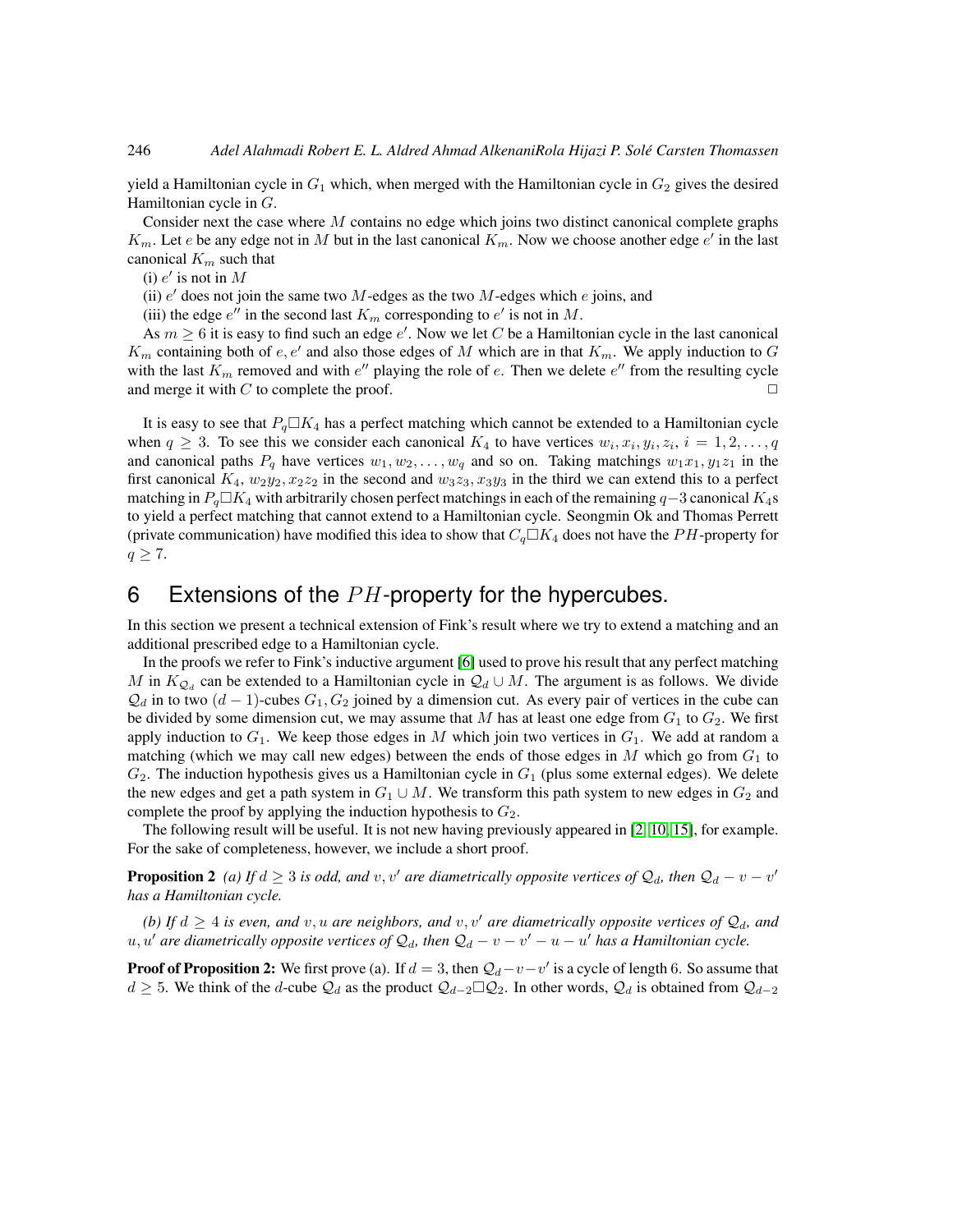by replacing every vertex by a canonical 4-cycle. Consider a Hamiltonian cycle C in  $\mathcal{Q}_{d-2}$  and suppose C has some fixed direction imposed upon it. We transform C into a cycle in  $\mathcal{Q}_d - v - v'$  as follows. In the canonical 4-cycle containing  $v$ , we build a path  $xyz$  of length 2 containing the three other vertices in this canonical 4-cycle. In the  $\mathcal{Q}_{d-2}$  containing z, we proceed from z to a neighboring canonical 4-cycle using the directed edge in  $C$ . In that canonical 4-cycle we pick up all four vertices (note that we can do this in two distinct ways) and proceed to a neighboring canonical 4-cycle using the directed edge in  $C$  in our current canonical  $\mathcal{Q}_{d-2}$ . We proceed like this except when we reach the canonical 4-cycle containing v'. We hit this 4-cycle at a neighbor of v' because d is odd and  $\mathcal{Q}_d$  is bipartite. Then we pick up the three vertices distinct from  $v'$  (this can be done in exactly one way) and continue. When we return to the first canonical 4-cycle, we hit that canonical 4-cycle either at x or z because  $\mathcal{Q}_d$  is bipartite and v, v' belong to distinct partite classes. If we hit at  $x$ , we are done. If we hit at  $z$ , we can easily modify our path in some canonical 4-cycle traversing the vertices in the opposite direction around the canonical 4-cycle. In this way we terminate at  $x$  and get a cycle containing all vertices, except  $v, v'$ .

We now prove (b). We think of the d-cube  $\mathcal{Q}_d$  as the union of two  $(d-1)$ -cubes  $G_1, G_2$  joined by the dimension cut containing the edge vu. Then v, u' are diametrically opposite in  $G_1$ , and u, v' are diametrically opposite in  $G_2$ . By (a),  $G_1-v-u'$  has a Hamiltonian cycle  $C_1$ . Let  $C_2$  be the corresponding Hamiltonian cycle in  $G_2 - u - v'$ . Then we complete the proof of (b) by merging  $C_1, C_2$ .

 $\Box$ 

Again, we think of the d-cube  $Q_d$  as the product  $Q_{d-2} \square Q_2$ . In other words,  $Q_d$  is obtained from  $Q_{d-2}$ by replacing every vertex by a canonical 4-cycle.

**Proposition 3** Let  $d \geq 3$  be an integer and let M be a pairing in  $\mathcal{Q}_d = \mathcal{Q}_{d-2} \square \mathcal{Q}_2$ , such that every *edge in* M *joins two vertices in the same canonical* 4*-cycle. Let*  $e$  *be any edge in*  $\mathcal{Q}_d$  *joining two distinct canonical* 4-cycles. Then  $\mathcal{Q}_d$  has a perfect matching M' such that M' contains e and M ∪ M' is a *Hamiltonian cycle in*  $\mathcal{Q}_d \cup M$ .

**Proof of Proposition 3:** The proof is by induction on d. Suppose first that  $d = 3$ . Then there are two canonical 4-cycles, and  $e$  is an edge joining them. If the two matchings in the two canonical 4-cycles are non-similar, then the union of  $M$  and the four edges joining the two canonical 4-cycles form a Hamiltonian cycle. That Hamiltonian cycle contains e. If the two matchings in the two canonical 4-cycles are similar, then there is a Hamiltonian cycle containing  $M$  and two edges joining the two canonical 4-cycles and also another Hamiltonian cycle containing  $M$  and two other edges joining the two canonical 4-cycles. One of these two Hamiltonian cycles contains e.

Assume now that  $d \geq 4$ . We refine our view of  $\mathcal{Q}_d$  further noting that each  $\mathcal{Q}_{d-2} = \mathcal{Q}_1 \square \mathcal{Q}_{d-3}$  (i.e. two copies of  $\mathcal{Q}_{d-3}$  joined by a dimension cut). Furthermore, we may assume that e lies inside one of the canonical  $Q_{d-3}$ s in this product. This decomposition imposes a natural perspective on  $Q_d$  as the union of two  $(d-1)$ -cubes  $G_1, G_2$  joined by a dimension cut not containing e. Moreover, each  $G_i$  inherits its structure as  $Q_{d-3}\Box Q_2$  from our original cube. We may assume that e is in  $G_1$  and apply induction to  $G_1$ . The resulting cycle which contains e contains another edge  $e_1$  in the same dimension cut as e. Let  $e_2$  be the edge in  $G_2$  corresponding to  $e_1$ . Now apply induction to  $G_2$  with  $e_2$  playing the role of e. Then merge the two cycles by deleting  $e_1, e_2$  and adding two edges between  $G_1, G_2$ .

**Theorem 4** *Let*  $d \geq 2$  *be an integer and let* M *be a pairing in*  $\mathcal{Q}_d$ *. Let*  $e_1, e_2$  *be two edges in*  $\mathcal{Q}_d - M$ incident with the same vertex. Then  $\mathcal{Q}_d$  has a perfect matching  $M'$  such that  $M'$  contains one of  $e_1, e_2$ *and*  $M \cup M'$  *is a Hamiltonian cycle in*  $\mathcal{Q}_d \cup M$ *.*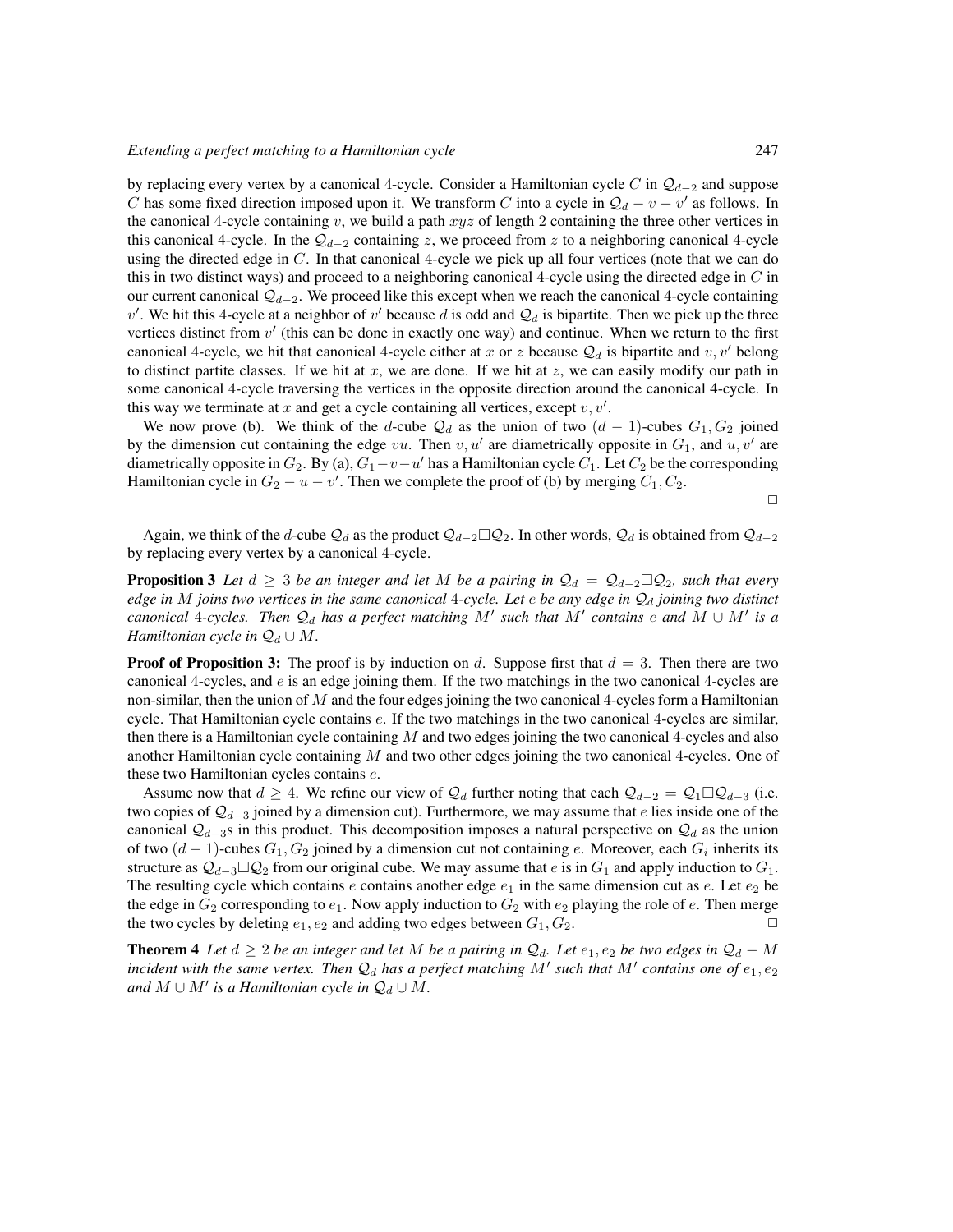**Proof of Theorem 4:** The proof is by induction on d. For  $d = 2$ , the statement is trivial. So assume that  $d \geq 3$ .

There is a unique 4-cycle  $C_1$  in  $\mathcal{Q}_d$  containing  $e_1, e_2$ . Now we think of  $\mathcal{Q}_d$  as  $\mathcal{Q}_{d-2}\square\mathcal{Q}_2$  such that  $e_1, e_2$  are contained in a common canonical 4-cycle  $C_1$ . Moreover, we shall label the vertices in  $C_1$ ,  $w_1, x_1, y_1, z_1$  where  $e_1 = w_1x_1$  and  $e_2 = w_1z_1$ . We consider the remaining canonical 4-cycles with respect to this decomposition to be labelled  $C_2, C_3, \ldots, C_{2^{d-2}}$  and their constituent vertices to be labelled analogously to those in  $C_1$ .

We distinguish two cases:

Case 1: Each edge in M joins two vertices in the same canonical 4-cycle;

**Case 2:** There is at least one edge  $e = uv$  in M such that  $u \in V(C_i)$  and  $v \in V(C_i)$  with  $i \neq j$ .

#### Proof of Case 1:

Note, since neither  $e_1$  nor  $e_2$  is in M, the vertices in  $C_1$  are paired by diagonal edges external to  $\mathcal{Q}_d$ . If  $d = 3$ , it is easy to find M'. So assume that  $d \geq 4$ . We think of  $\mathcal{Q}_{d-2}$  as two  $(d-3)$ -cubes  $G'_1, G'_2$  joined by a dimension cut. So, we may think of  $\mathcal{Q}_d$  as the union of  $G_1, G_2$  joined by a dimension cut, where each of  $G_1, G_2$  is the Cartesian product of a  $(d-3)$ -cube with  $\mathcal{Q}_2$ . We may assume that  $G_1$  contains  $e_1, e_2$ and apply induction to  $G_1$ . The resulting Hamiltonian cycle contains an edge  $e'$  joining two vertices in distinct canonical 4-cycles. Let e be the corresponding edge in  $G_2$ . Now apply Proposition 3 to  $G_2$ . Then we merge the two cycles after deleting the edges  $e, e'$ . This completes the proof of Case 1.

### Proof of Case 2:

We now assume that some edge of M joins two vertices in distinct canonical 4-cycles.

If  $d = 3$ , then M contains either two or four edges joining the two canonical 4-cycles. Fink's proof [\[6\]](#page-12-2) shows that  $Q_3 \cup M$  has a Hamiltonian cycle whose edges between the canonical 4-cycles are precisely those edges in  $M$  which join these canonical 4-cycles. Such a Hamiltonian cycle must contain at least one of  $e_1, e_2$ . So assume that  $d \geq 4$ .

Again, we think of  $\mathcal{Q}_{d-2}$  as two  $(d-3)$ -cubes joined by a dimension cut. This induces a decomposition of  $\mathcal{Q}_d$  into  $G_1, G_2$  joined by a dimension cut. Note that in this decomposition, each  $G_i$  is a  $\mathcal{Q}_{d-3} \Box \mathcal{Q}_2$ in which the canonical  $Q_2$ s are canonical 4-cycles denoted  $C_1, C_2, \ldots C_{2^{d-2}}$ . We shall refer to such decompositions as *very canonical decompostions* of  $\mathcal{Q}_d$ . As before, we assume that  $G_1$  contains  $C_1$  and hence  $e_1, e_2$  but now we may also assume that some edge in M joins  $G_1, G_2$ .

We look to apply the inductive hypothesis to  $G_1$  and then Fink's result to  $G_2$ . To apply the inductive argument to  $G_1$ , we form a pairing of  $G_1$  as follows. Keep those edges in M which join two vertices in  $G_1$ . For those edges in M which join vertices in  $G_1$  with vertices in  $G_2$  we arbitrarily choose a matching that pairs up the (even number) of endvertices of edges in  $M$  whose other ends lie in  $G_2$ . We shall refer to this pairing in  $G_1$  as  $M_1$ .

We distinguish two further subcases.

**Case 2.1:** For some very canonical decomposition of  $\mathcal{Q}_d$  into  $G_1, G_2$ , with M containing edges joining  $G_1$  to  $G_2$ , the pairing  $M_1$  can be chosen so that  $\{e_1, e_2\} \cap M_1 = \emptyset$ .

### Proof of Case 2.1:

In this case, we choose  $M_1$  containing neither of  $e_1, e_2$  and we complete the proof by applying induction to  $G_1$  and then Fink's argument to  $G_2$ .

**Case 2.2:** For each very canonical decomposition of  $\mathcal{Q}_d$  into  $G_1, G_2$ , with edges in M joining  $G_1$  to  $G_2$ ,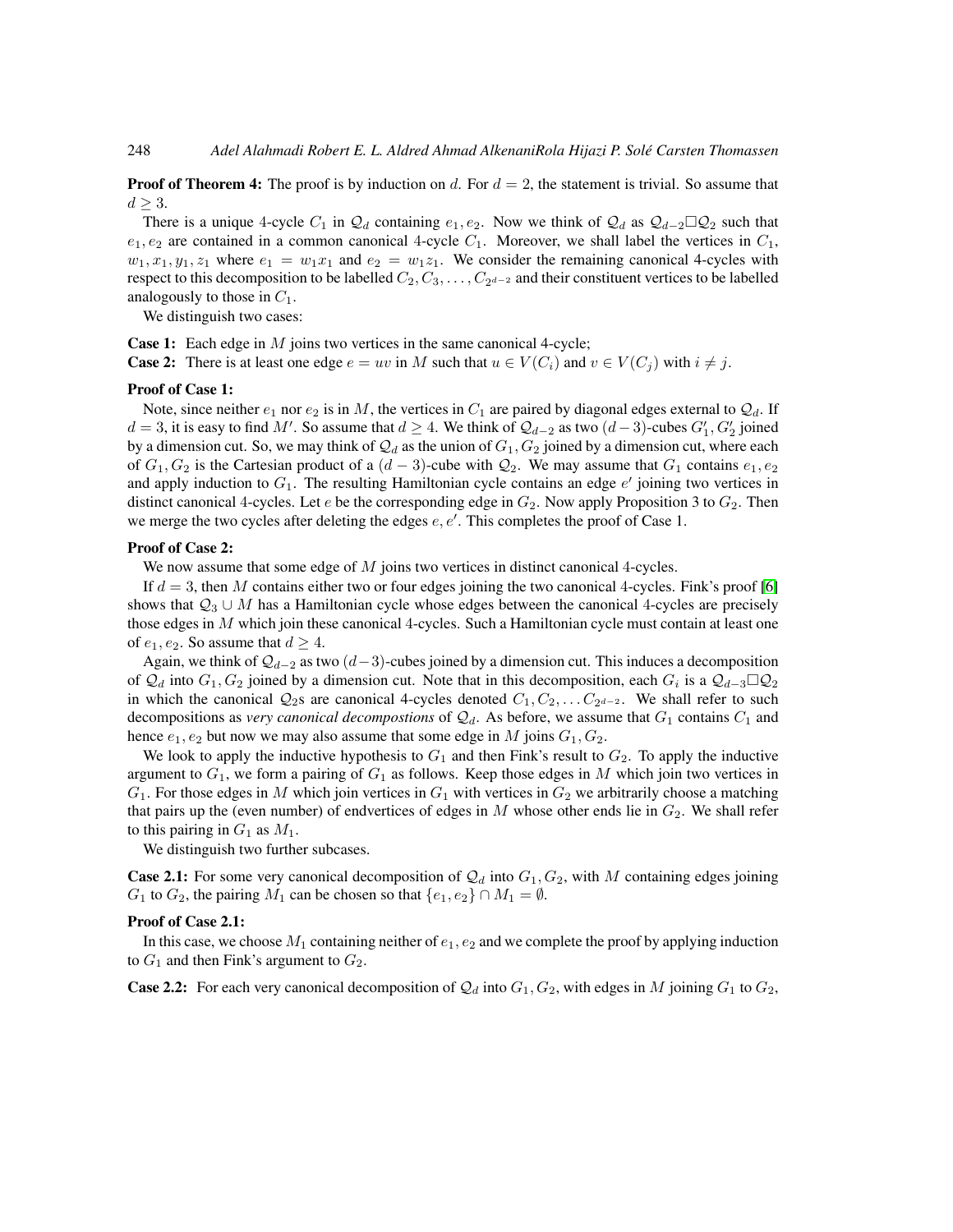the pairing  $M_1$  is forced to contain either  $e_1$  or  $e_2$ .

### Proof of Case 2.2:

Clearly, if we have a canonical decomposition of  $\mathcal{Q}_d$  in which more than two edges of M join vertices in  $G_1$  to vertices in  $G_2$ , we can choose  $M_1$  to avoid  $e_1$  and  $e_2$ .

We note that for each pair of canonical 4-cycles,  $C_i, C_j, i \neq j$ , there is a canonical decomposition of  $\mathcal{Q}_d$  that separates  $C_i$  from  $C_j$ . Thus, if M contains an edge  $f = tt'$  with  $t \in V(C_i)$  and  $t' \in V(C_j)$ ,  $i \neq j$  such that  $\{t, t'\} \cap \{w_1, x_1, z_1\} = \emptyset$ , then we can find a canonical decomposition of  $\mathcal{Q}_d$  that puts us in Case 2.1. Consequently, we may assume that  $M$  contains precisely two edges joining vertices in different canonical 4-cycles. Moreover, one of these edges is incident with  $w_1$  while the other is incident with either  $x_1$  or  $z_1$ . As such, we may assume, without loss of generality that the only two edges in M joining canonical 4-cycles are  $f_1 = w_1 t$  and  $f_2 = x_1 t'$ . Note, by parity, both t an t' are vertices in the same canonical 4-cycle,  $C_2$ , say.

**Case 2.2.1:** The very canonical decomposition of  $\mathcal{Q}_d$  into  $G_1, G_2$  can be chosen such that there are no edges in M between  $G_1, G_2$ .

### Proof of Case 2.2.1:

We note that in  $G_2$  no edge of M can join a pair of vertices in different canonical 4-cycles. Thus we apply induction to  $G_1$ , and then apply Proposition 3 to  $G_2$  where e is an appropriate edge which can be used to merge the two cycles.

**Case 2.2.2:** For each very canonical decomposition of  $\mathcal{Q}_d$  into  $G_1, G_2$ , (where  $C_1$  is in  $G_1$ ), there are precisely two M-edges between  $G_1, G_2$ , and these two M-edges are  $f_1 = w_1 t$  and  $f_2 = x_1 t'$ , join the two ends of  $e_1 = w_1x_1$  to two vertices in a single canonical 4-cycle,  $C_2$  (i.e.  $\{t, t'\} \subset \{w_2, x_2, y_2, z_2\}$ ).

### Proof of Case 2.2.2:

Since this applies to all partitions of  $\mathcal{Q}_d$ , the two canonical 4-cycles  $C_1, C_2$  correspond to diametrically opposite vertices  $v, v'$  in  $\mathcal{Q}_{d-2}$ .

As usual, we think of  $\mathcal{Q}_d$  as being obtained from  $\mathcal{Q}_{d-2}$  by replacing every vertex by a canonical 4cycle. Let  $C_0$  be a fixed Hamiltonian cycle in  $\mathcal{Q}_{d-2}$ . We use  $C_0$  to construct a Hamiltonian cycle in  $\mathcal{Q}_d \cup M$  containing M. First construct a path starting with the vertex  $z_1$  and the edge  $z_1y_1$  (which is in M) followed by the edge corresponding to an edge in  $C_0$ . After that we follow  $C_0$  and pick up the two M-edges in the canonical 4-cycle corresponding to each vertex of  $C_0$ . When we encounter  $C_2$ , the canonical 4-cycle corresponding to  $v'$ , we pick up the M-edge joining two vertices in  $C_2$ , and we also include the path  $tw_1x_1t'$ . In similar fashion, we follow the rest of  $C_0$ , picking up each pair of edges from M in each canonical 4-cycle along the way. If this path terminates at  $z_1$  we have finished. So assume that it terminates at  $x_1$ . (It cannot terminate at  $w_1$  or  $y_1$  because the cube is bipartite.) Since it must terminate at  $x_1$ , it follows that we have no choice in this procedure. This implies that all  $M$ -edges are internal except the two edges  $w_1t, x_1t'$  and that  $t, t'$  must be consecutive on  $C_2$ .

In each canonical 4-cycle there are two perfect matchings, namely the ones contained in the dimension cut containing e1, which we call *horizontal edges* and the ones contained in the dimension cut containing  $e_2$  which we call *vertical edges*. We focus again on the Hamiltonian cycle  $C_0$  in  $\mathcal{Q}_{d-2}$ . The proof of Proposition 1 shows that we may assume that all matchings in the canonical 4-cycles are horizontal. Also, the edge in M joining two vertices in  $C_2$  is horizontal. Otherwise the proof of Proposition 1 would give us a choice we could use to get the desired Hamiltonian cycle. We now consider the  $M$ -alternating cycle S of length 8 containing all vertices in the 4-cycles  $C_1, C_2$ . If  $d = 4$  we first use the two non-M edges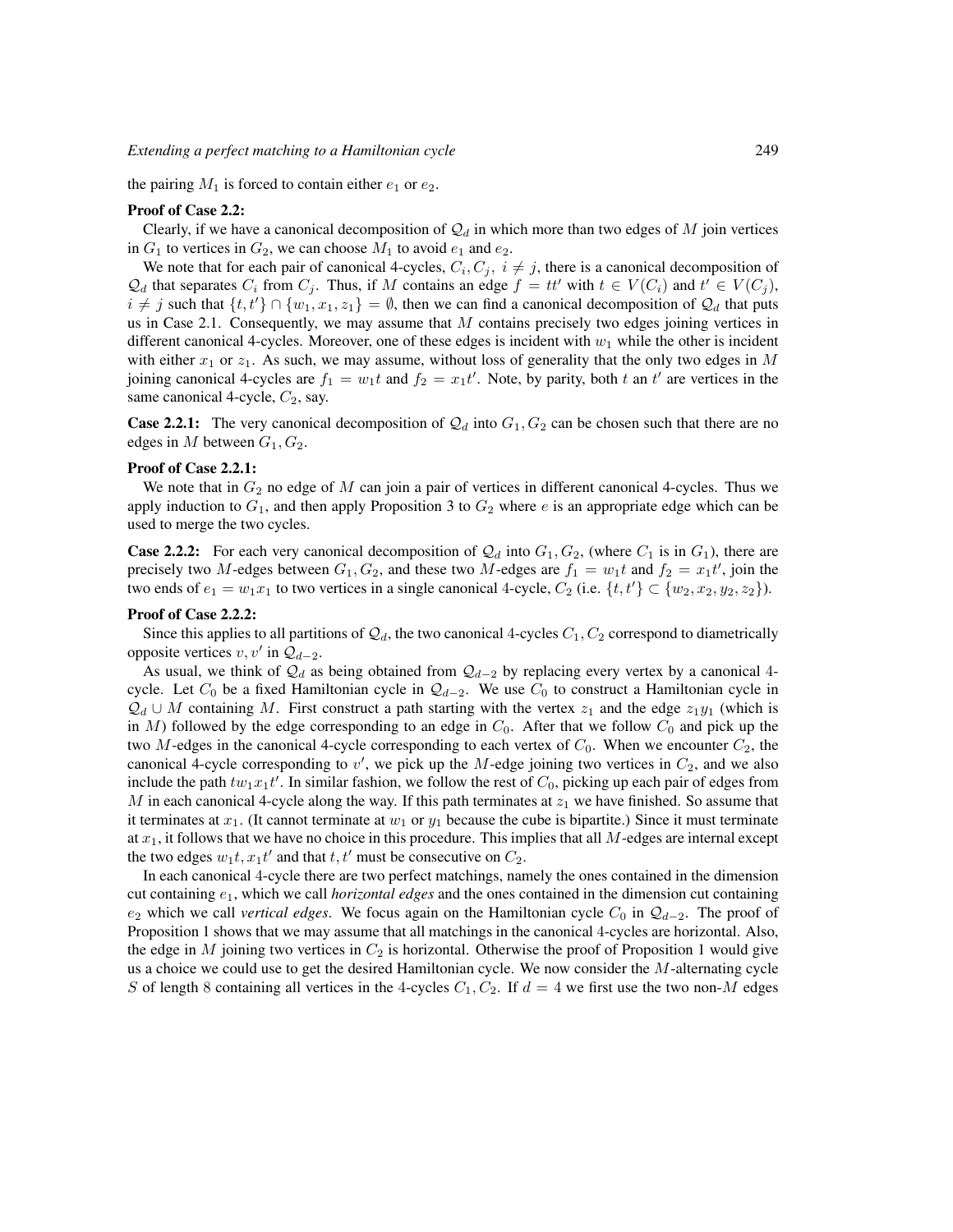in  $E(C_2) \cap E(S)$  to merge the two remaining 4-cycles,  $C_3, C_4$ , with the cycle S to form the desired Hamiltonian cycle. If  $d \geq 5$  and d is odd, then, using Proposition 2 (a), we consider a Hamiltonian cycle in  $\mathcal{Q}_{d-2} - v - v'$  to find an M-alternating cycle S' containing all M edges not in S. Then we merge S, S' using a vertical edge in each of S, S'. If  $d \geq 6$  and d is even, then we argue in the same way, except that  $Q_{d-2} - v - v'$  has no Hamiltonian cycle because  $v, v'$  are in the same bipartite class. Instead we consider, using Proposition 2 (b), a Hamiltonian cycle in  $\mathcal{Q}_{d-2} - v - v' - u - u'$  where also  $u, u'$ are diametrically opposite, and  $u, u'$  are neighbors to  $v, v'$ , respectively, to find an M-alternating cycle  $S''$ , containing all M-edges which are neither in S nor the two canonical 4-cycles corresponding to  $u, u'$ . Then we first merge  $S''$ , S using a vertical edge in each of  $S''$ , S, and then we merge the resulting cycle with each of the canonical 4-cycles corresponding to  $u, u'$ , respectively.

Theorem 4 shows that those edges which cannot be extended together with  $M$  to a Hamiltonian cycle form a matching. We do not know how big this matching can be, see Open Problem 2 below. But the following example shows that it may have two edges. Consider a dimension cut dividing the cube into two subcubes  $G_1, G_2$ . Let  $e_1 = x_1x_2$  and  $e_2 = y_1y_2$  be two of the edges in the dimension cut. In the dimension cut we now replace  $e_1, e_2$  by the two external edges  $x_1y_2, x_2y_1$ . The resulting perfect matching (pairing as it contains two external edges) can be extended to a Hamiltonian cycle, but such a Hamiltonian cycle cannot contain either of  $e_1, e_2$ .

# 7 Sparse regular spanning subgraphs of the hypercubes with the  $PH$ -property.

In this section we use the previous results to prove the main result that it is possible to remove most of the edges of the hypercube and preserve the remarkable  $PH$ -property. It follows that the same holds for the graphs in Theorems 2 and 3 when  $m$  is a power of 2.

**Theorem 5** Let  $d \geq 5$  be an integer and let M be a pairing in  $P_q \square Q_d$ . Then M can be extended to a *Hamiltonian cycle in*  $M \cup P_q \square Q_d$ . Moreover, if each edge of M joins two vertices in the same canonical  $Q_d$ , then the last  $Q_d$  contains a matching M' such that, for each edge  $e$  in the last  $Q_d$ , but not in M', M *can be extended to a Hamiltonian cycle of*  $M \cup P_q \square Q_d$  *containing e.* 

**Proof of Theorem 5:** The proof is by induction on q. For  $q = 1, 2$ , Theorem 5 follows from Theorem 4 because  $P_1 \square Q_d$  and  $P_2 \square Q_d$  are cubes. So assume that  $q \geq 3$ .

If some M-edge joins two distinct canonical  $\mathcal{Q}_d$ s, then we apply Fink's inductive argument. So assume that each M-edge joins two vertices in the same canonical  $\mathcal{Q}_d$ .

Now apply induction to  $P_{q-1} \square Q_d$  which we think of as  $P_q \square Q_d$  with the last canonical  $Q_d$  deleted. The induction hypothesis results in a matching M' in the last canonical  $\mathcal{Q}_d$  in  $P_{q-1} \Box \mathcal{Q}_d$ .

Suppose now (reductio ad absurdum) that Theorem 5 is false. Then the last canonical  $\mathcal{Q}_d$  in  $P_q \square \mathcal{Q}_d$ contains two edges  $e_1, e_2$  incident with the same vertex  $w_1$  such that M cannot be extended to a Hamiltonian cycle using edges in  $P_q \square Q_d$ , one of which is  $e_1$  or  $e_2$ . (Clearly, we may assume that  $e_1, e_2$  are not in  $M$ .) We shall show that this leads to a contradiction.

For this we consider a dimension cut in the last  $\mathcal{Q}_d$  dividing it into two  $(d-1)$ -cubes,  $G_1, G_2$ , such that M has, say, r edges joining  $G_1, G_2$ , where  $r \geq 2$ . Assume that  $w_1$  is in  $G_2$ .

**Case 1:** The dimension cut can be chosen such that  $e_1, e_2$  belong to  $G_2$ .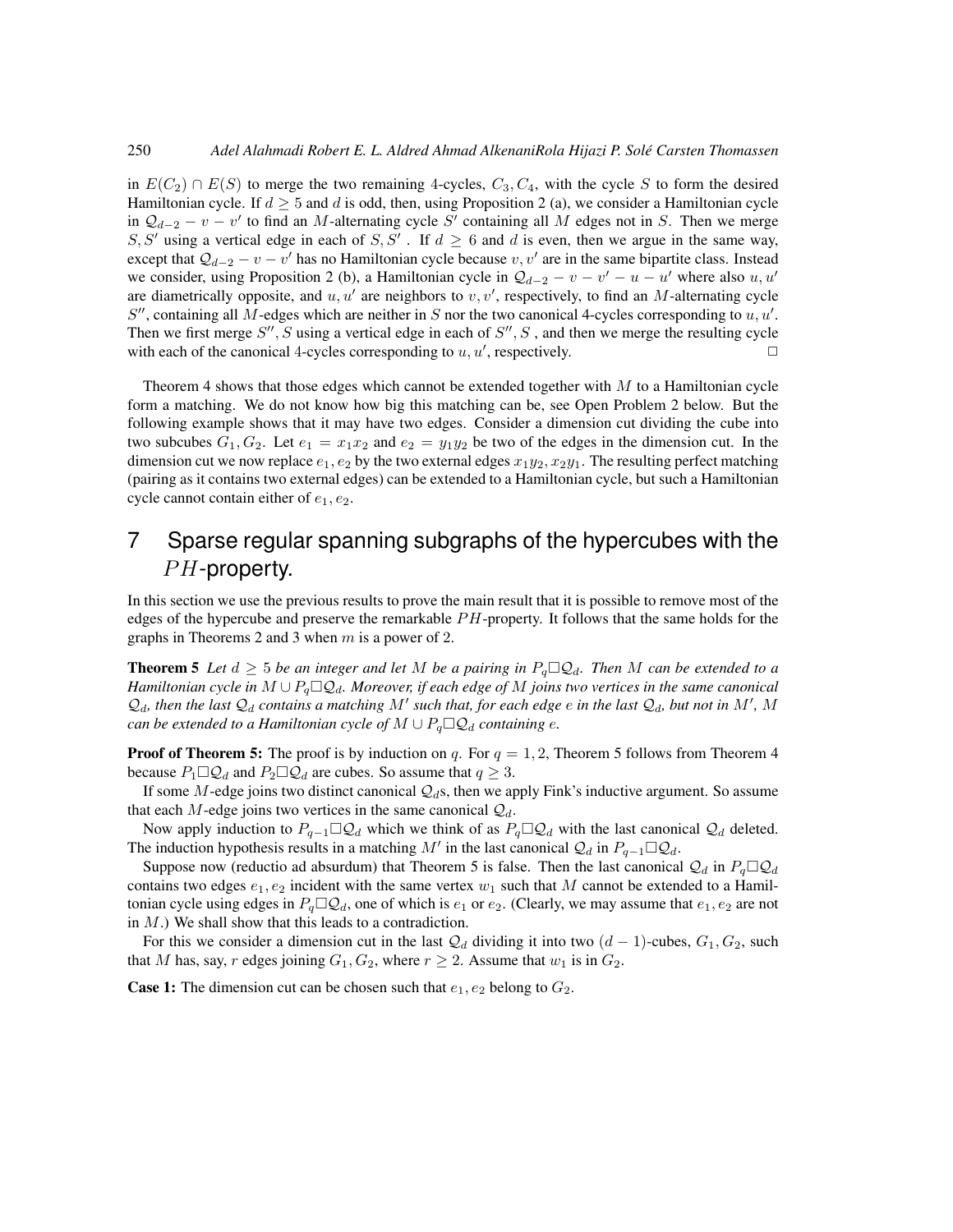Now we try to apply Theorem 4 to  $G_2$  after the r edges in M joining vertices in  $G_1$  to vertices in  $G_2$ have been replaced by  $r/2$  new (possibly external) edges in  $G_2$ .

**Subcase 1.1:** The  $r/2$  new (possibly external) edges in  $G_2$  can be chosen such that none of them is  $e_1$  or  $e_2$ .

In this subcase we apply Theorem 4 to  $G_2$  such that the resulting Hamiltonian cycle C contains one of  $e_1, e_2$ . Deleting the new edges in  $G_2$ , we obtain a path system in  $G_2$ . As in Fink's inductive argument, that path system gives rise to a pairing in  $G_1$ , maintaining all edges of M contained in  $G_1$ . We apply Theorem 4 to that pairing. We select any vertex x in  $G_1$  and we select two edges  $e'_1, e'_2$  in  $G_1$  and incident with x such that neither of  $e'_1, e'_2$  is a matching edge (in the new matching in  $G_1$ ), and neither of  $e'_1, e'_2$  correspond to an edge in M'. Since  $G_1$  is a  $(d-1)$ -cube, this cube has  $d-1$  edges incident with x. Thus  $e'_1, e'_2$  can be chosen among  $d-3$  edges incident with x. As  $d \geq 5$ , this is possible. So, we can apply Theorem 4 to  $G_1$ . Without loss of generality, we may assume that the resulting Hamiltonian cycle  $C'$  contains  $e'_1$ , say. Now we apply the induction hypothesis to  $P_{q-1} \square \mathcal{Q}_d$  in order to get a Hamiltonian cycle C'' containing the M-edges in that graph and also containing the edge corresponding to  $e'_{1}$  (as that edge is not in M'). Now we can first combine  $C, C'$  into an M-alternating cycle  $C'''$  containing all vertices in the last canonical  $Q_d$  and the edge  $e'_1$ . Finally, we merge C''' with C'' (after deleting  $e'_1$  and the corresponding edge in C'') to get the desired Hamiltonian cycle in  $M \cup P_q \square Q_d$ . This contradiction completes Subcase 1.1.

**Subcase 1.2:** The  $r/2$  new (possibly external) edges in  $G_2$  cannot be chosen such that none of them is  $e_1$ or  $e_2$ .

In this case must have  $r = 2$ , and the two M-edges from  $G_2$  to  $G_1$  are incident with  $w_1$  and an end  $x_1$  of e<sub>1</sub> or e<sub>2</sub>, say e<sub>1</sub>. Again, we think of the last canonical d-cube  $\mathcal{Q}_d$  in  $P_q\Box\mathcal{Q}_d$  as the product  $\mathcal{Q}_{d-2}\Box\mathcal{Q}_2$ . In other words,  $\mathcal{Q}_d$  is obtained from  $\mathcal{Q}_{d-2}$  by replacing each vertex by a canonical 4-cycle. We may assume that one of these canonical 4-cycles is  $C_1 : w_1x_1y_1z_1w_1$  where  $e_1 = w_1x_1, e_2 = w_1z_1$ . The assumption of Subcase 1.2 implies that the two M-edges incident with  $w_1, x_1$  join  $C_1$  to another canonical 4-cycle  $C_i$ and all other M-edges join two vertices in the same canonical 4-cycle. We now consider a Hamiltonian cycle of  $\mathcal{Q}_{d-2}$ . We let  $C_1, C_2, \ldots, C_{2^{d-2}}, C_1$  be the corresponding cyclic sequence of canonical 4-cycles in the last canonical d-cube  $Q_d$  in  $P_q \square Q_d$ . We transform that to a Hamiltonian cycle in last canonical d-cube  $\mathcal{Q}_d$  with its M-edges added such that the Hamiltonian cycle contains all those M-edges. We begin with the edge from  $y_1$  to  $C_2$ . We pick up the two M-edges joining vertices in  $C_2$  and proceed to  $C_3$ . When we reach  $C_i$  we also pick up  $w_1, x_1$ .

Suppose that we have a choice in some  $C_j$ . Then we can make sure that we hit  $z_1$  when we terminate in  $C_1$  so that we obtain a Hamiltonian cycle. As any of the  $d-2$  edges from  $y_1$  to another canonical 4-cycle can play the role of the first edge in this Hamiltonian cycle, we can choose the first edge  $e'$  such that it does not correspond to an edge in M' or an edge in M in the last canonical d-cube  $Q_d$  in  $P_{q-1}\Box Q_d$ . So, we can extend the M-edges in  $P_{q-1} \square Q_d$  to a Hamiltonian cycle containing the edge  $e''$  corresponding to  $e'$ . By deleting the edges  $e', e''$  we now merge the two Hamiltonian cycles into one which contains  $e_1$ and gives a contradiction. So we may assume that we have no choice when we transform the sequence  $C_1, C_2, \ldots$  into a Hamiltonian cycle.

Since we have no choice, we conclude that both  $M$ -edges joining vertices in  $C_j$  are also edges in this  $C_j$ , except that precisely one M-edge is an edge in  $C_i$ . Moreover, we may assume that all these matchings the cycles  $C_j$  are similar, since otherwise, we modify the cycle in two consecutive  $C_j, C_{j+1}$  to obtain the desired choice. So, we may assume that all  $M$ -edges in the last canonical  $d$ -cube, except the two incident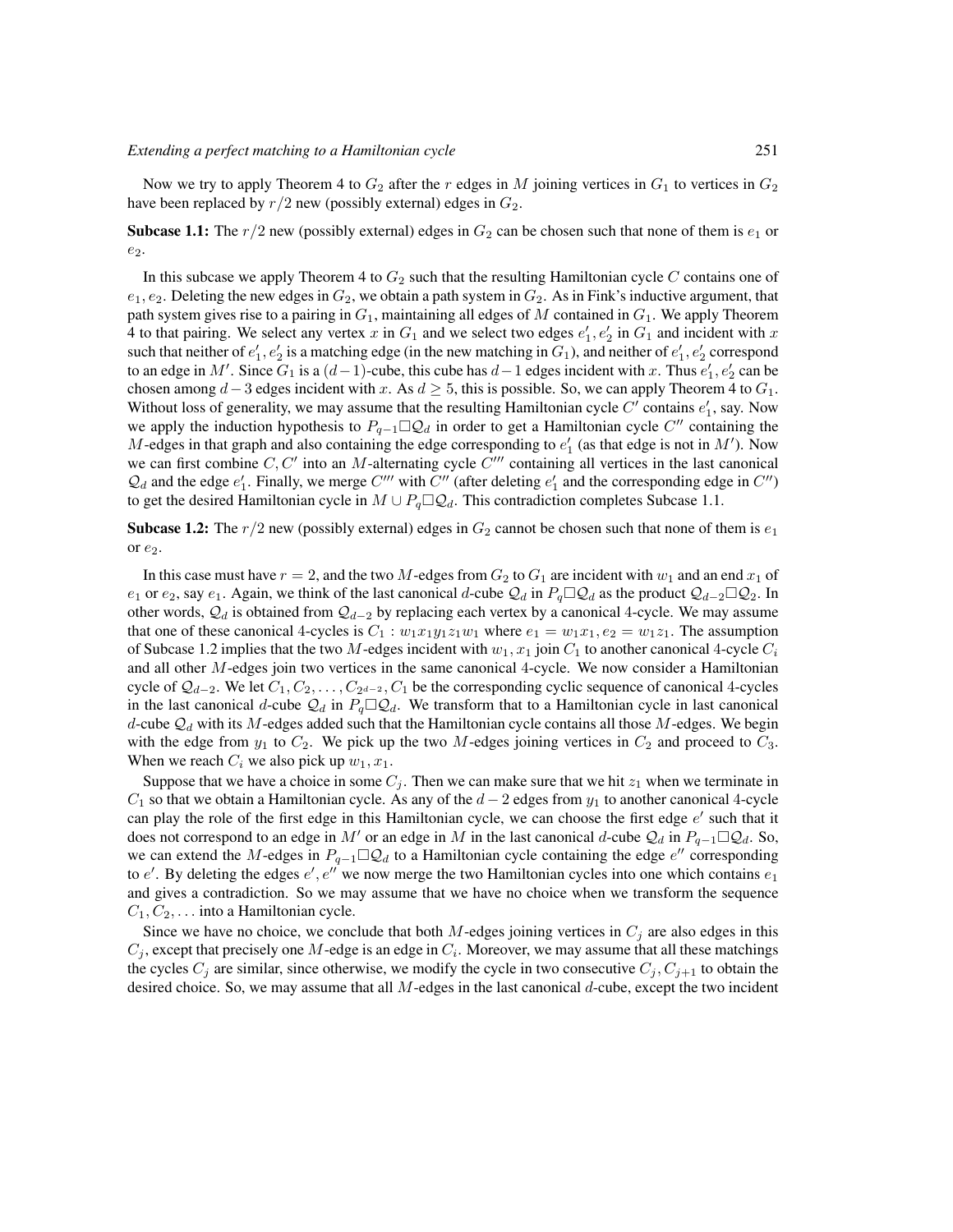with  $w_1, x_1$ , are contained in the dimension cut containing  $e_1 = w_1 x_1$ . We may also assume that the two M-edges incident with the ends of  $e_1$  join  $w_1, x_1$  with either  $w_i, x_i$  or  $x_i, w_i$  or  $y_i, z_i$  or  $z_i, y_i$ , respectively.

We now focus on the sequence  $C_1, C_2, \ldots, C_{2^{d-2}}$  of canonical 4-cycles in the last canonical d-cube  $\mathcal{Q}_d$  in  $P_q \Box Q_d$  (rather than the cyclic sequence  $C_1, C_2, \ldots, C_{2^{d-2}}, C_1$ ). Let  $P_1$  be the path  $w_1 z_1 y_1 y_2 z_2 z_3$ ...  $x_2x_1$  such that  $P_1$  contains all vertices in  $C_1 \cup C_2 \cup \ldots \cup C_{i-1}$  and all M-edges in these cycles. So  $P_1$  zig-zags through the y, z vertices in  $C_1, \ldots, C_{i-1}$  and zig-zags back through the w, x vertices in  $C_{i-1} \ldots C_1$ . The exact transition at  $C_{i-1}$  depends on whether i is odd or even. We let  $P_2$  denote the path  $w_iw_{i+1}x_{i+1}x_{i+2} \ldots y_{i+1}z_{i+1}z_i$  such that  $P_2$  starts and terminates at  $C_i$  and contains all vertices of  $C_{i+1} \cup C_{i+2} \cup \ldots \cup C_{2^{d-2}}$  and all M-edges in these cycles. Again,  $P_2$  zig-zags through the  $w, x$  vertices in  $C_i, \ldots C_{2^{d-2}}$  and back through the y, z vertices. The exact transition again being dependent on whether i is odd or even. Now  $P_1 \cup P_2$  can be extended to the desired Hamiltonian cycle containing all edges of M. As it also contains the edge  $e_2$  we have reached a contradiction. The exact details of how the paths  $P_1$  and  $P_2$  are combined depends on the M edges between  $\{w_1, x_1\}$  and either  $\{w_i, x_i\}$  or  $\{y_i, z_i\}$ . The variations are quite straightforward and are left to the reader.

**Case 2:** The dimension cut cannot be chosen such that  $e_1, e_2$  belong to  $G_2$ .

In this case all M-edges in the last canonical d-cube join two vertices in the same canonical 4-cycle  $C_i$ . This case is similar to Subcase 1.2, except that it is easier since we need not worry about the  $C_i$  which appears in Subcase 1.2.

 $\Box$ 

As  $Q_{r+d}$  has a spanning subgraph which is isomorphic to  $C_{2r} \Box Q_d$  which is  $(d+2)$ -regular and has a spanning subgraph isomorphic to  $P_{2r} \Box Q_d$ , it follows that the graphs in Theorem 4 can also be realized by spanning subgraphs of cubes for each  $k \geq 7$ .

We do not know if  $C_q \square Q_d$  has the PH-property for  $d = 3, 4$ , see Open Problem 1 below.

### 8 Open problems

In this section we summarize the open problems mentioned earlier.

**Open Problem 1** *Does*  $C_q \square Q_d$  *have the PH-property for*  $d = 3, 4$ *?* 

Theorem 4 shows that those edges which cannot be extended together with a perfect matching  $M$  to a Hamiltonian cycle form a matching. As mentioned earlier, we do not know how big this matching can be. Specifically, we suggest the following problem.

**Open Problem 2** Let  $d \geq 2$  be an integer and let M be a pairing in  $\mathcal{Q}_d$ . Does  $\mathcal{Q}_d$  contain a matching  $M'$  with at most 100 edges such that, for every edge  $e$  in  $\mathcal{Q}_d - M'$ ,  $\mathcal{Q}_d$  contains a perfect matching  $M''$ *containing*  $e$  *such that*  $M \cup M''$  *is a Hamiltonian cycle?* 

In this paper we have focused primarily on sparse graphs with the  $PH$ -property which are subgraphs of the cubes. It may also be of interest to study the  $PH$ -property for general sparse graphs. In particular, it would be interesting to find a counterpart of Theorem 3 for 4-regular graphs. We suggest the following:

**Open Problem 3** *For which values of* p, q *does*  $C_p \Box C_q$  *have the PH-property?*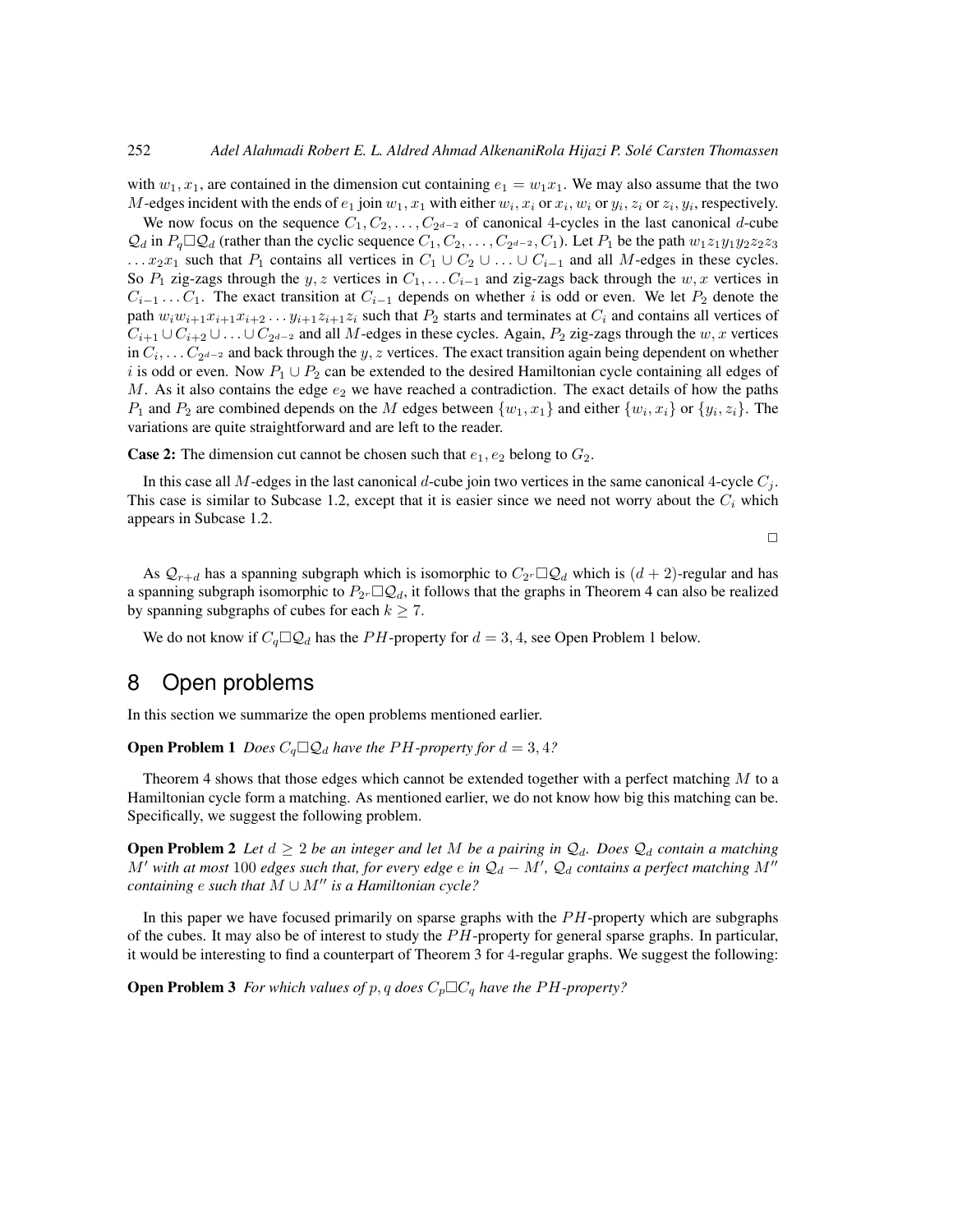We showed in Section 5 that  $P_q\square K_4$  has a perfect matching that cannot be extended to a perfect matching when  $q \geq 3$ . Hence  $P_q \square C_4$  does not have the PH-property for  $q \geq 3$ . The same argument shows that  $C_q \Box C_4$  does not have the PH-property except for finitely many q. Seongmin Ok and Thomas Perrett (private communication) have shown, by a similar argument, that even  $C_q \Box K_4$  does not have the *PH*-property when  $q \ge 7$ .

The square of a cycle  $C_p^2$  is obtained from a cycle  $C_p$  by adding all edges joining vertices of distance 2 on the cycle. Seongmin  $\hat{O}$ k and Thomas Perrett (private communication) have also shown that  $C_p^2$  does not have the  $PH$ -property when  $p$  is large.

On the positive side, Seongmin Ok and Thomas Perrett (private communication) have informed us that they have modified the method of Theorem 3 to obtain an infinite class of 4-regular graphs with the  $PH$ property, namely each graph which can be obtained from a cycle  $C_p$ ,  $p \geq 3$  by replacing each vertex by two vertices and replacing each edge by the four edges joining the corresponding pairs of vertices.

We do not know of graphs of girth at least  $5$  and with the  $PH$ -property.

**Open Problem 4** Are there infinitely many graphs of girth at least 5 and with the PH-property?

### Acknowledgements

This paper was funded by the Deanship of Scientific Research (DSR), King Abdulaziz University, under grant No. (33-3/1432/HiCi). The authors, therefore, acknowledge with thanks DSR technical and financial support.

## **References**

- <span id="page-12-5"></span>[1] K.A. Berman, Proof of a conjecture of Häggkvist on cycles and independent edges, Discrete Mathematics, 46 (1983) 9–13.
- <span id="page-12-6"></span>[2] T. Dvořák, P. Gregor, Partitions of faulty hypercubes into paths with prescribed endvertices. SIAM Journal of Discrete Mathematics, 22(4) (2008) 1448–1461.
- <span id="page-12-0"></span>[3] Egorychev, G. P. Proof of the van der Waerden conjecture for permanents. (Russian) Sibirsk. Mat. Zh. 22 (1981), no. 6, 6571, 225.
- <span id="page-12-1"></span>[4] Falikman, D. I. Proof of the van der Waerden conjecture on the permanent of a doubly stochastic matrix. (Russian) Mat. Zametki 29 (1981), no. 6, 931938, 957.
- <span id="page-12-3"></span>[5] Feder, Tomás and Subi, Carlos, Nearly Tight Bounds on the Number of Hamiltonian Circuits of the Hypercube and Generalizations. Electronic Colloquium on Computational Complexity, Report No. 87 (2008).
- <span id="page-12-2"></span>[6] J. Fink. Perfect matchings extend to Hamilton cycles in hypercubes. J. Comb. Theory, Ser. B, 97(6):1074-1076, 2007.
- <span id="page-12-4"></span>[7] J. Fink. Ph.D. Thesis, Charles University, Prague, Czech Republic. http://kam.mff.cuni.cz/ fink/publications/phdthesis.pdf.